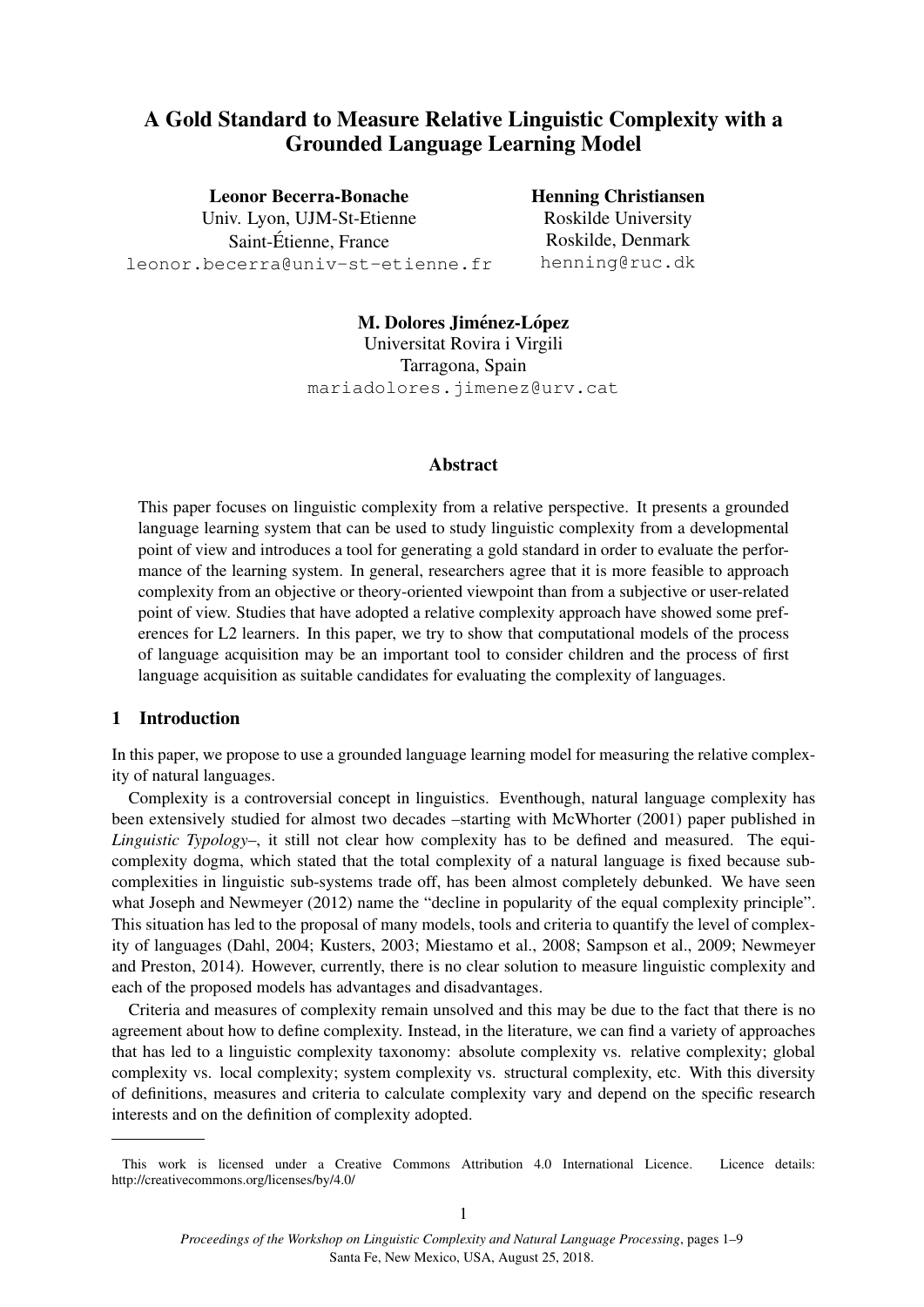In this paper, we adopt a relative approach to complexity. Specifically, from the following three different meanings of complexity that Pallotti (2015) identifies in the linguistic literature, we focus on the third one:

- 1. *Structural complexity*, a formal property of texts and linguistic systems having to do with the number of their elements and their relational patterns.
- 2. *Cognitive complexity*, having to do with the processing costs associated with linguistic structures.
- 3. *Developmental complexity*, the order in which linguistic structures emerge and are mastered in second (and, possibly, first) language acquisition.

From the two possibilities offered by the developmental meaning of complexity, we work on the second one, this is, we intend to calculate linguistic complexity by considering a child learner in the process of first language acquisition.

In order to calculate the relative complexity of language by taking into account the process of acquiring a language, we propose to use a computational model for first language acquisition. Specifically, we have chosen a machine learning model, since this kind of models deal with idealized learning procedures for acquiring grammars on the basis of exposure to evidence about languages (D'Ulizia et al., 2011).

In section 2, we introduce a language learning system to calculate linguistic complexity. The adequacy of this model for measuring linguistic complexity from a developmental point of view is based on the fact that the computational models developed in the area of grounded language learning can be useful for studying first language acquisition. An important advantage of grounded language learning tools is that they allow us to reproduce the learning context of first language acquisition. In fact, in these models we provide data to a learner, and a learner (or learning algorithm) must identify the underlying language from this data. This process have some similarities with the process of language acquisition where children receive linguistic data and from them they learn their mother tongue.

The model calculates the number of interactions that are necessary to achieve a good level of performance in a given language by using a unique algorithm to learn any language. Therefore, it allows us to calculate the *cost* –in terms of the number of interactions– to reach a good level of performance in a given language and offer the possibility to measure the *difficulty* of acquiring different natural languages, since it may show that not all the languages need the same number of linguistic interactions to reach the same level of performance.

Therefore, the grounded learning system introduced in section 2 may be a potential adequate tool to measure the linguistic complexity in *relative* terms. In fact, the unique algorithm used in the model to learn any natural language could be seen as somehow equivalent to the innate capacity that allows humans to acquire a language. Moreover, the learner –this is, the machine– has no previously knowledge about the language. The machine represents, therefore, the child that has to acquire a language by just being exposed to this language. To count the needed number of interactions for the machine to achieve a good level of performance in a specific domain of the language may be equivalent to calculate the child's cost/difficulty to acquire a language. Finally, to show that with the same algorithm not every language requires the same number of interactions may be interpreted (in terms of complexity) as an evidence to defend that the difficulty/cost to acquire different languages is not the same and, therefore, languages differ in relative complexity.

One of the main problems in order to use this language learning model to calculate linguistic complexity is the evaluation of the performance of the system. Two measures will be used to evaluate the learning system: correctness and completeness. The *correctness* is the amount of the learner's sentences that are in the set of sentences that denote correctly one object. The *completeness* is the amount of sentences that denote correctly one object and appear in the set of learner sentences. The problem with the model we use is that it is not trivial to specify which is the set of correct denoting sentences, this is, there is not a gold standard to evaluate the model. In order to solve this problem, in section 3 we present a language model that integrates grammar rules and contextual semantic (CS) knowledge in order to generate the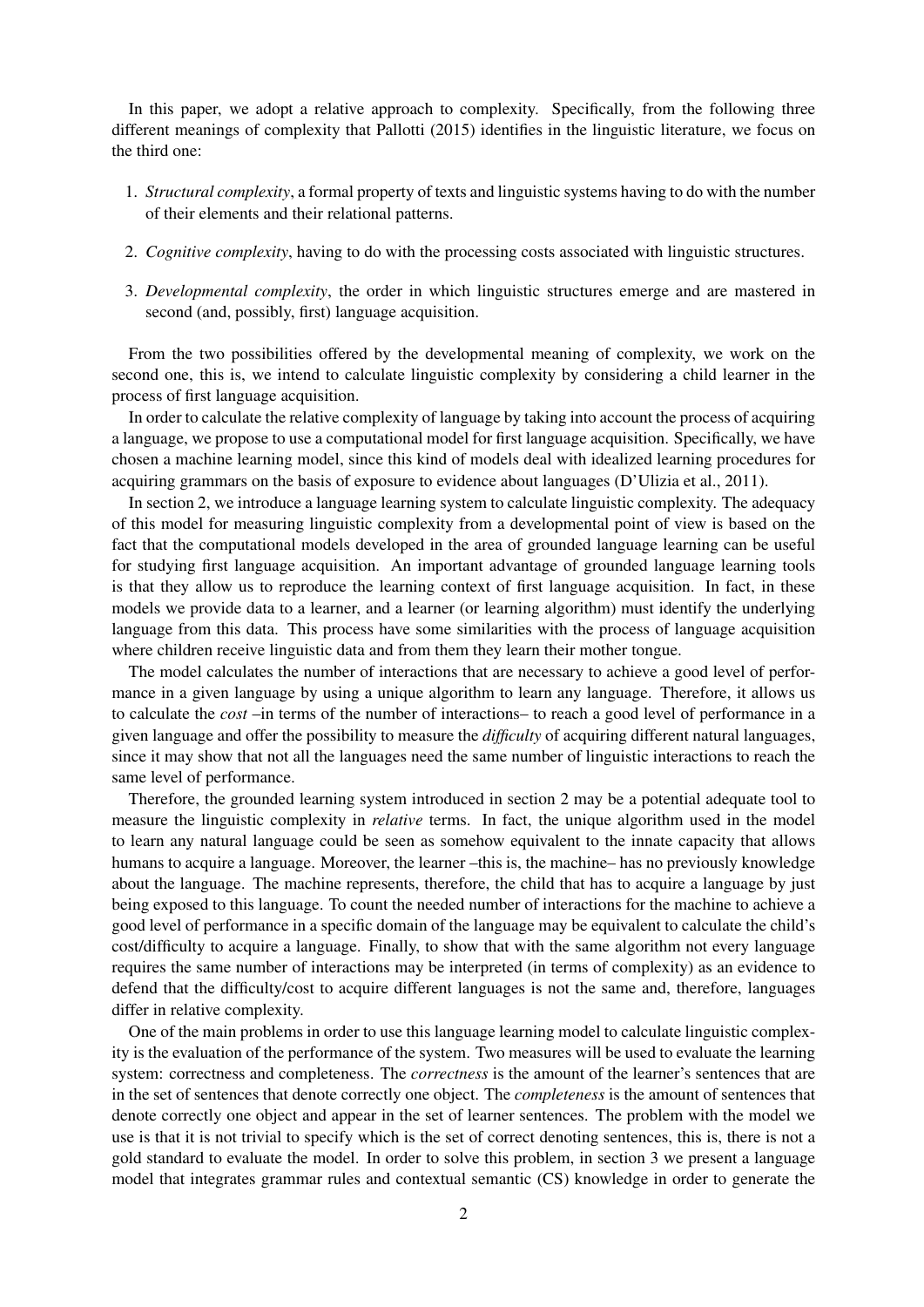gold standard that will be used to evaluate the performance of the language learning model introduced in section 2, allowing the utilization of that model to calculate the complexity of natural language.

The model described in this paper will be used to determine the level of complexity of a set of natural languages. This model will be able to provide quantifiable experimental results that may show that languages differ in their relative complexity.

#### 2 A grounded language learning system to study linguistic complexity

Learning a language is a challenging task that children have to face during the first years of their life. The difficulty of this task is well described by the classic example given by Quine (1960). Imagine that a linguist visits a culture with a different language than his own, and a native speaker says "gavagai" while observing a scene with a rabbit scurrying by. To understand the meaning of this word, the linguist should figurate out if "gavagai" means "rabbit" or something else, such as the action performed by the rabbit or perhaps is just an expression used by the native speaker to catch his attention. Similarly, children learning their native language need to map the words they hear to their corresponding meaning in the scene they observe (Fazly et al., 2010). Hence, like in the previous example, children have to face, among others, the problem of *referential uncertainty* (i.e., they may perceive many aspects of the scene that are not related to the utterance they hear) and *alignment ambiguity* (i.e., to discover which word in the utterance refers to which part of the scene).

Taking into account all these aspects, Becerra-Bonache et al. (2015; 2016a; 2016b) developed an artificial system that, without any language-specific prior knowledge, is able to learn language models from pairs consisting of a *sentence* and the *context* in which this sentence has been produced. This type of learning is often called *grounded language learning*. This system is inspired by some research work developed by Angluin and Becerra-Bonache (2010; 2011; 2016). Note that these previous works were used in Jiménez-López and Becerra-Bonache (2016) to study the linguistic complexity of ten different natural languages, in *relative* terms (i.e., difficult/cost of learning a language).

In this section, we focus on the computational system developed by Becerra-Bonache et al. (2016a; 2016b), which uses a challenging dataset called *Abstract Scenes Dataset* (Zitnick and Parikh, 2013). It contains clip-art pictures of children playing outdoors and sentences that describe these images. This dataset was created using Amazon's Mechanical Turk (AMT). First, AMT workers were asked to create scenes from 80 pieces of clip art depicting a boy and a girl with different poses and facial expressions, and some other objects, such as toys, trees, animals, hats, etc. Then, a new set of workers were asked to describe the scenes using one or two sentences description; the descriptions should use basic words that would appear in a children's book. In total, the dataset contains 10.020 images and 60.396 sentences.

One of the main advantages of using abstract scenes versus real images is that they allow to study the scene description problem in isolation, without the noise introduced by computer vision tools while detecting objects in real images. Hence, the Abstract Scenes dataset allows Becerra-Bonache et al. (2016a; 2016b) to consider a scenario with a perfect vision system and focus on the language learning problem. In Figure 1, we can see an example of a scene, how the dataset encodes the objects in the scene and some of the human-written descriptions for that scene. It is worth noting that even if we know which objects are present in the image and their position, the alignment between clip-art images and sentences is not given, that is, we do not know which actions are depicted in the image (e.g., playing, eating) and which words can be used to describe them (e.g., s<sub>-3s.png</sub> is called *sun*)

The system developed by Becerra-Bonache et al. (2016a; 2016b) learns from  $(S, I)$  pairs, where S is a sentence that (partially) describes an image I. A sentence is represented as a sequence of words (ngrams). For the images, a basic pre-processing step transforms the information provided by the dataset (information given to the right in Figure 1) into a context  $C$ , by using a first-order logic based representation. Thus contexts are made up of a set of ground atoms that describe properties and relationships between the objects in the image. The meaning of an n-gram is whatever is in common among all the contexts in which it can be used. It is worth noting that a context describes what the learner can perceive in the world and, in contrast to other approaches, the meaning is not explicitly represented, the learner has to discover it. Hence, the input to the system is a dataset consisting on pairs  $(S, C)$  where S is a sentence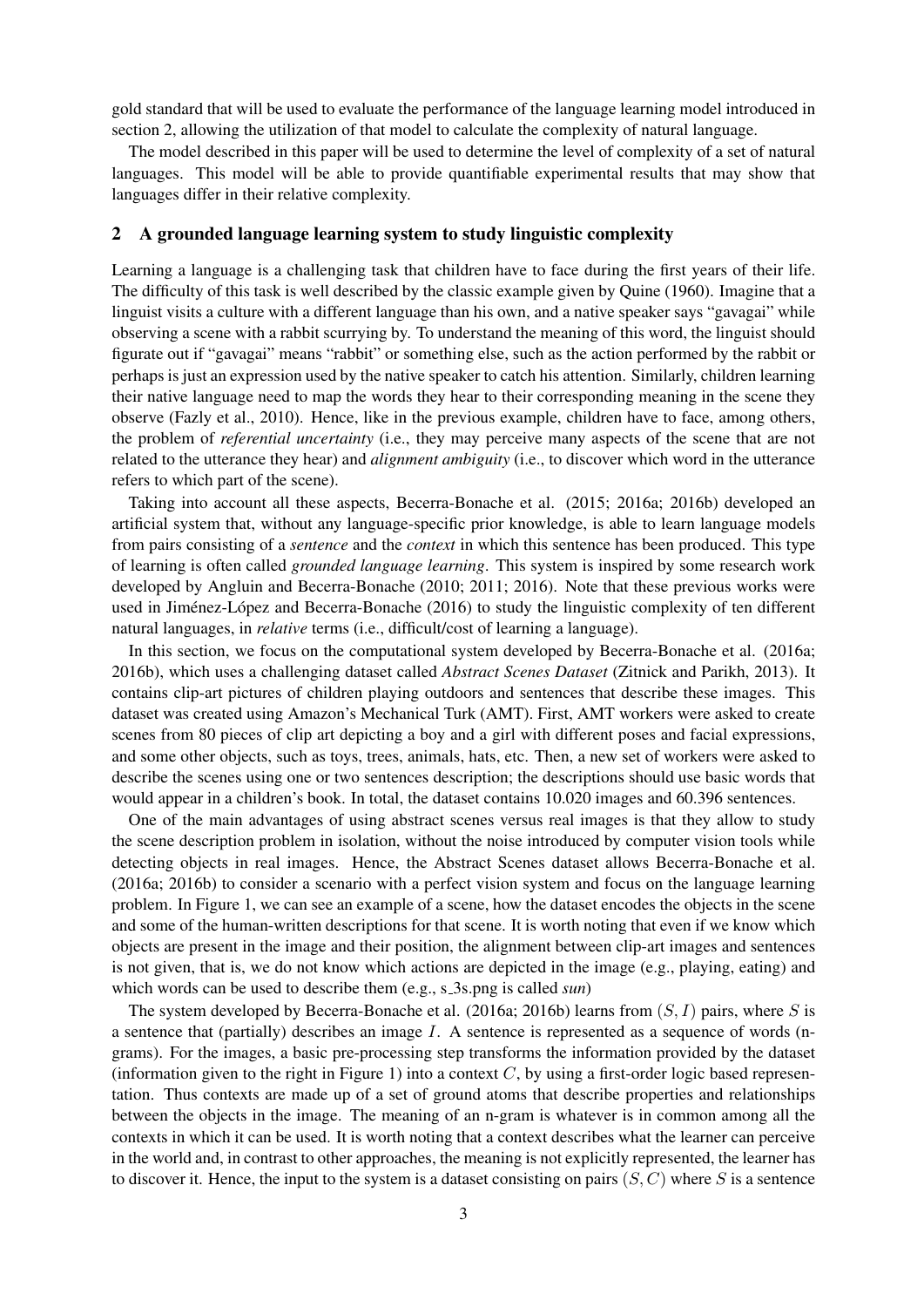

| ٥ | 3  |    | 2                          |                                              |
|---|----|----|----------------------------|----------------------------------------------|
| 1 |    |    | 2                          |                                              |
| 2 | 10 |    |                            |                                              |
| 3 | 4  |    |                            |                                              |
| 4 | 4  |    |                            |                                              |
| 5 |    | 87 |                            |                                              |
|   |    |    |                            |                                              |
|   |    |    | 469 31<br>178 89<br>205 98 | 100 250 1<br>391 248 1<br>181 1<br>279 115 1 |

"Mike is wearing a hat with horns", "Mike kicks a ball to Jenny", "An owl sits in the tree"

Figure 1: Example of an image extracted from the Abstract Scenes Dataset, its corresponding information (to the right), and three sentences related to the image (bottom).

related to a concrete  $C$ . Using inductive logic programming techniques, the system learns a mapping between n-grams and a semantic representation of their associated meaning. Experiments showed that the system was able to learn such a mapping and use it for a variety of purposes, including identifying the elements in a context that a sentence refers to and generating sentences describing a given context. For more details about the system and the experimental results, see Becerra-Bonache et al. (2016a; 2016b).

In this paper, we propose to use the artificial system developed in Becerra-Bonache et al. (2016a; 2016b) to study the complexity of languages from a relative point of view. This system is not only linguistically well motivated (for instance, the input given to the system has similar properties to those of the input received by children form their learning environment, and the system has no previous knowledge about the language to be learnt), but also allows to perform cross-linguistic analysis (a unique algorithm is used to learn any language, which could be equivalent to the innate capacity that allows humans to acquire a language). The question is: how to calculate the difficult/cost of learning a language by using this approach?

By following previous works (Jiménez-López and Becerra-Bonache, 2016), we could calculate the linguistic complexity in relative terms by counting the number of examples needed for the system to achieve a good level of performance in a given language. To evaluate the performance of the system, two measures can be used: correctness and completeness. Given a set of correct denoting sentences for a given image, the correctness of the learner is the fraction of learner's sentences that are in the correct denoting set, and the completeness of the learner is the fraction of the correct denoting sentences that appear in the set of learner's sentences. The problem with this approach is to define the set of correct denoting sentences for a given image, since it does not exist a *gold standard* to evaluate the system. In the next section section we present a solution to solve this problem.

## 3 A tool to evaluate the performance of the learning system

## 3.1 The language model

We use a language model that integrates grammar rules and contextual semantic (CS) knowledge. A *contextual semantic knowledge base (CSKB)* is a set of logical facts, giving a "flat" representation, cf. Hobbs (1985) and Christiansen and Dahl (2005b), which is well-suited for representing observable information about the objects, their properties and interrelationships in static scenes. Our model, that we call *Contextual Semantic Grammars* in the present paper, is symmetric with respect to deductive and abductive reasoning, implemented by standard logic programming technology. Grammar rules are given by the familiar Definite Clause Grammar notation (DCG, illustrated below) as they are available in Prolog, and the CSKBs may be represented and maintained by Constraint Handling Rules (CHR); see Christiansen and Dahl (2005a) for an introduction and Christiansen (2014) for a clarification of the theory behind this approach. We explain this by a small example; consider a Definite Clause Grammar consisting of the following, single rule, as part of a Prolog program.

```
greeting --> [roar], {present(bear)}.
```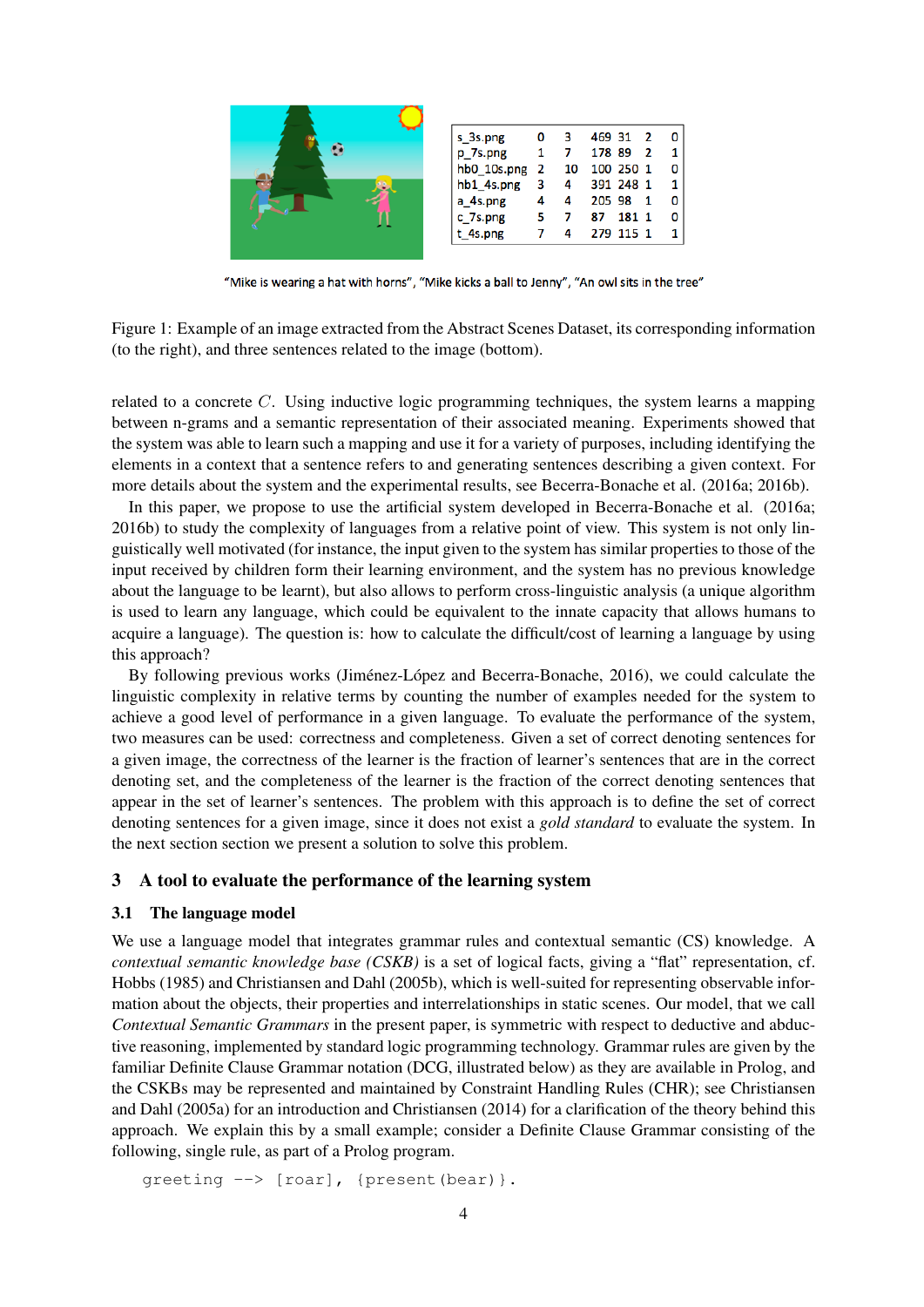The logical goal in the curly brackets is a condition that must hold for this rule to apply; thus analyzing the utterance [roar] with the present/1 predicate given as a Prolog predicate will succeed when present(bear) is a fact in the Prolog program, and fail otherwise. Similarly, we can use the program to generate all possible greetings, which here would be either only [roar] or, if present (bear) is not true, the empty set. In this way, the program is used in a *deductive* way, with the semantic predicates interpreted *closed world.*

Declaring instead present/1 as a CHR constraint predicates provides an open world interpretation, which overall leads an abductive analysis of given sentences. CHR is integrated with Prolog, executing in its normal top-down fashion, extended with a constraint store to which new constraints (such as  $p$ resent (bear)) are added when encountered by the Prolog interpreter; after execution, the resulting constraint store is printed out as answer; phrase/2 is a Prolog built-in used to parse (or generate) a phrase according to the given DCG:

```
?- phrase(greeting,[roar]).
present(bear)
```
In other words, this answer can be taken as an abductive answer – the reason – why phrase(greeting,[roar]) can be observed.

CHR includes also rules that govern the constraints in the store. While CHR originally was intended as a language for writing constraint solvers for numerical calculations and such – in which case it would be relevant to write CHR rules that define an equation solver – we use such rules to express general *semantic world knowledge*. In the CS Grammar used for our present experiments, each objects appearing in a scene has a unique identifier and a type, so, e.g., a bear will be represented by the two constraints, object (ID), type (ID, bear).<sup>1</sup> The following two rules indicate that the type of any object is unique and (by assumption about the clip-art images) that an image includes at most on bear. Logical variables are indicated by capital initial letters, thus distinguished from constants, predicates, etc.

type(ID,T1) \ type(ID,T2) <=> T1=T2. type(ID1,bear) \ type(ID2,bear) <=> ID1=ID2.

Each rule applies as soon as constraints meeting the left side appear in the store; constraints following the backslash are removed, and those on the right side are added (in these examples, unifications are executed, perhaps leading to failure if a proposed interpretation is judged impossible). CHR has a variety of different rules and facilities, but the understanding of the details are not important for the present paper.

We can put these relationships into a logical formula as follows, considering a specific image.

```
Grammar \land WorldKnowledge \land CSKB \models sentence (S)
```
For the present applications, *Grammar* and *WorldKnowledge* are fixed. Enhancing a given knowledge base by knowledge embedded in sentences means that CSKB is partially known, which we may write it as  $CSKB_0 \wedge$ ? *Extension*, where the last component is unknown and filled in by an abductive interpretation of given sentences S.

Sentences may be approved or generated by a deductive analysis, i.e., CSKB is now the enhanced knowledge base effectively locked (close world) by converting it into Prolog facts. Here S is either a given sentence (for approval) or a logical variable that will be instantiated to alternative sentences by the execution.

Additionally, we may use the model to build part of the *WorldKnowledge* by analyzing a large collection of sentences for different images, for example to identify roles for verbs, e.g., which (types of) objects can eat and which are edible. However, we did not apply this for the present experiments.

#### 3.2 Crafting a CS grammar for the clip-art image sentences

About 7000 images are given by partial descriptions, in the form of a CSKB for each image defining most of their objects and some – but not all – of their interrelationships. Each image is accompanied

<sup>&</sup>lt;sup>1</sup>These identifiers may, as shown here, be new, unused variables, but when stored in a file to be loaded later, it is practical to replace such variables consistently by unique constant symbols.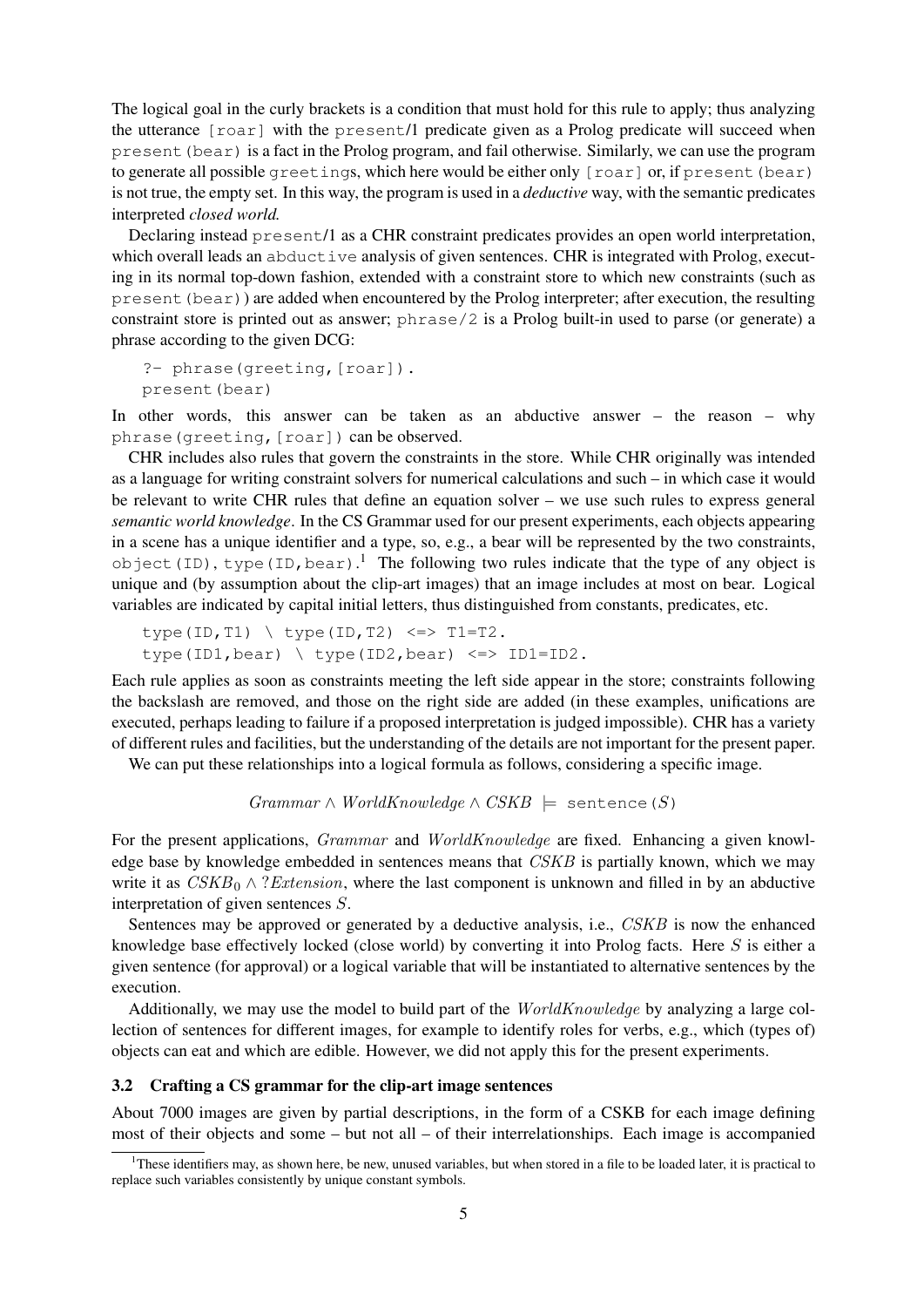by typically three sentences created by natural language users. We have – to some extent - manually corrected the corpus for spelling and grammatical errors and removed some sentences whose contents obviously went far beyond what is seen in the images.

As mentioned, our goal is, for each image, to extend the given CSKB with the knowledge embedded in the sentences about the image, such that we can generate additional sentences consistent with the image as well as checking whether sentences from other sources have this property.

A suitable grammar is developed in an iterative process combining general knowledge about the English language and the constructions and vocabulary used in the corpus. At each iteration the coverage (i.e., the percentage of all sentences that can be parsed) is checked and samples of the extended CSKBs are checked manually.

We can indicate the flavour of our Contextual Semantic Grammars, showing excerpts of our current version, involved in processing the sentence *"A red and yellow hot air balloon is floating over the park"*. Any constant symbols used internally to represent contextual semantics starts by the characters " $c$ "; for simplicity of writing the rules, we use generic predicates rel with one, two or three arguments for various relationships, say  $rel(c_{train})$  (*"It is raining"*), rel(c<sub>-sleep, X), rel(c-eat, X, Y).</sub>

#### First the grammar rules:

```
sentence --> subject(X,Number), vp(X,Number).
subject(X,Number) --> np(X,Number).
np(X,Number) \rightarrow \text{det}(Number, Ann), \text{adip}(A, Ann), \text{noun}(X, Number, \_), \{rel(A, X)\}.\det(singular, a) --> [a].
det(singular, an) --> [an].
det(singular, ) --> [the].
noun(X,singular,a) --> [hot,air,balloon], {object(X), type(c_hot_air_balloon,X)}.
\text{adjp}(A1+A2,AnA) \longrightarrow \text{simpleAdip}(A1,AnA), [\text{and}], \text{simpleAdjp}(A2, ...).
simpleAdjp(Ad, AnA) --> adj(Ad, AnA).
adj(c\_red, a) --> [red].adj(c_yellow,a) --> [yellow].
adj(c_orange,an) --> [orange].
vp(X,Number) --> verb(V,intrans, Number), {rel(V,X)}, pp(X).
verb(V,Val,singular) --> [is], verb_ing_form(V,Val).
verb_ing_form(c_float, intrans) --> [floating].
pp(X) \text{ --> prep(P), np(Y, _), [rel(P, X, Y)].}prep(c_over) --> [over].
noun(X,singular,a) --> [park], {object(X),type(c_park,X)}.
```
When the subject "*a* ... *hot air ballon*" has been recognized, the variable X in the first rule is instantiated to an identifier, which may be a new variable. This  $X$  is sent to the predicate and the pp subphrases, as they are expected to express further properties that are naturally associated with X.

The detailed analysis of the subject refers to the CS constraints object  $(X)$ , type(c hot air balloon,X). Operationally speaking, "refers to" here means that the constraints are created when in abductive mode, and checked when in deductive mode.

Notice that we allow only one or two adjectives in a row in a  $ad$   $\phi$ , which fits with the given corpus and, when generating sentences, suppresses the creation of infinitely long sentences. The analysis of the adjp "red and yellow" additionally introduces, first rel(c-yellow+c-red, X) which in turn is reduced by a CHR rule shown below to rel(c\_yellow, X), rel(c\_red, X).

The correct use of "*a*" and "*an*" is controlled by the arguments named AnA in the rules for np and adjp, see, e.g., the difference in the rules for adjectives red and orange. The rule for adjp indicates the principle that the choice of a/an follows immediately following word (adjective or noun).

The predicate gives rise to the CS constraints rel(c\_float, X)<sup>2</sup> and the pp yields object  $(Y)$ , type (c\_park, Y), rel(c\_over, X, Y). A CHR rule introduces, as a consequences of the last one, also rel (c over, Y, X), which allows, in a next step, the generation of, say, *"The park is under the hot air ballon"*.

The Contextual Semantic Grammar includes also a collection of CHR rules, some that take care of operational needs such as avoiding loops and suppressing creation of duplicate constraints, and others

 ${}^{2}$ It may be seen as a rather coarse simplification that we always attach proposition to the subject rather than the verb, but when using this grammar for analysis and generation we obtain results that look reasonable in most cases.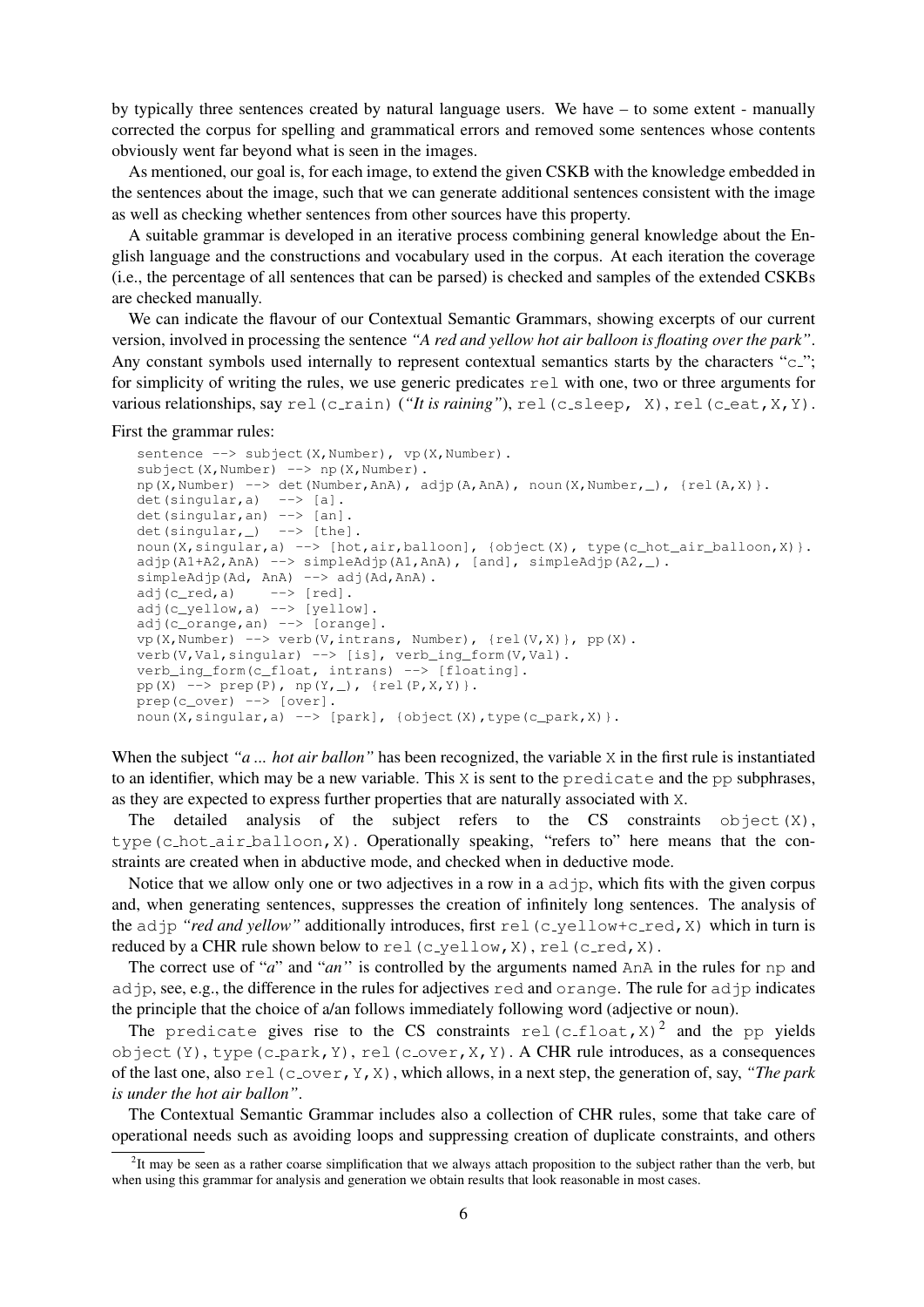that express interesting knowledge. The processing of our chosen sample sentence involves activating the following rules.

```
rel(R, X) \ rel(R, X) <=> true.
rel(Rel1+Rel2,A) <=> rel(Rel1,A), rel(Rel2,A).
rel(c\_over,X,Y) ==> rel(c\_under,Y,X).
```
The first rule removes a duplicate constraint before any other rule is tried, which means that these rules also works together with the additional one rel(c under, X, Y) = > rel(c over, Y, X) without looping.

### 4 Conclusions

In this paper, we have proposed to use a grounded language learning system –defined in Becerra-Bonache et al. (2015; 2016a; 2016b) for a different purpose– to study linguistic complexity from a developmental point of view. We have also introduced a tool for generating a gold standard in order to calculate the complexity of a language through the evaluation of the performance of the learning system.

Regarding the grounded language learning system, we may conclude that it presents several advantages to measuring linguistic complexity: it does not require any prior language-specific knowledge; it uses realistic data and psychologically plausible algorithms that include features like gradual learning, robustness to noise in the data, and learning incrementally.

In what refers to the tool for generating the gold standard, some final considerations are in order. As it appears, our grammar rules include several simplifications, but as is well-known, Definite Clause Grammars are quite flexible and there is a comprehensive literature since the 1970s on how to model various grammatical refinement. The additional use of CHR for abductive reasoning facilitates the use of a flat representation for the CS knowledge representation which avoids the difficulties of using a traditional compositional approach, involving that each sentence needs a meaning representation which is one huge structure covering the entire sentence; furthermore the entire contextual semantic knowledge base needs to be passed explicitly trough all phrases and subphrases.

In comparison to other approaches to abductive reasoning in logic programming, the present approach is note for its direct and efficient use of existing technology without any interpretational overhead. For a recent overview of Prolog based grammars, including the present ones, including lots of background references, see Christiansen and Dahl (2018).

The Contextual Semantic Grammars used in the present paper includes semantic information in a much simpler way, and the symmetry between abductive and deductive reasoning supports an intuition that every sentence reflects some underlying reality – as indicates by a particular clip-art image – independently of whether or nor this reality is known in all details to the language processor (whether human or machine).

As shown elsewhere (Christiansen et al., 2007a; Christiansen et al., 2007b), it is possible to integrate pronoun resolution in these sort of grammars, but in the present simplistic setting, there are very few pronouns that in most cases are resolved deterministically. For example, the only possible people are Mike and Jenny, so there is very little doubt to whom *"she"* refers.

In this paper, we claim that learning models can be seen as an alternative to the methods that have been used so far in the area of linguistic complexity. They are models that focused on the learning process and therefore open the door to consider children first language acquisition as the language use-type to calculate linguistic complexity. In general, recent work on language complexity takes an *absolute* perspective of the concept while the *relative* complexity approach –even though considered as conceptually coherent– has hardly begun to be developed. Computational models of language acquisition may be a way to revert this situation.

The proposed model may provide quantifiable experimental results and permits to perform crosslinguistic analysis. In order to determine the degree of complexity, we are working on experiments with a set of languages and we will be able to quantify the complexity of each language. Since our computational simulation allows us to reproduce exactly the same state/environment/requirements for the acquisition of any language we will assure crosslinguistic analysis regarding complexity.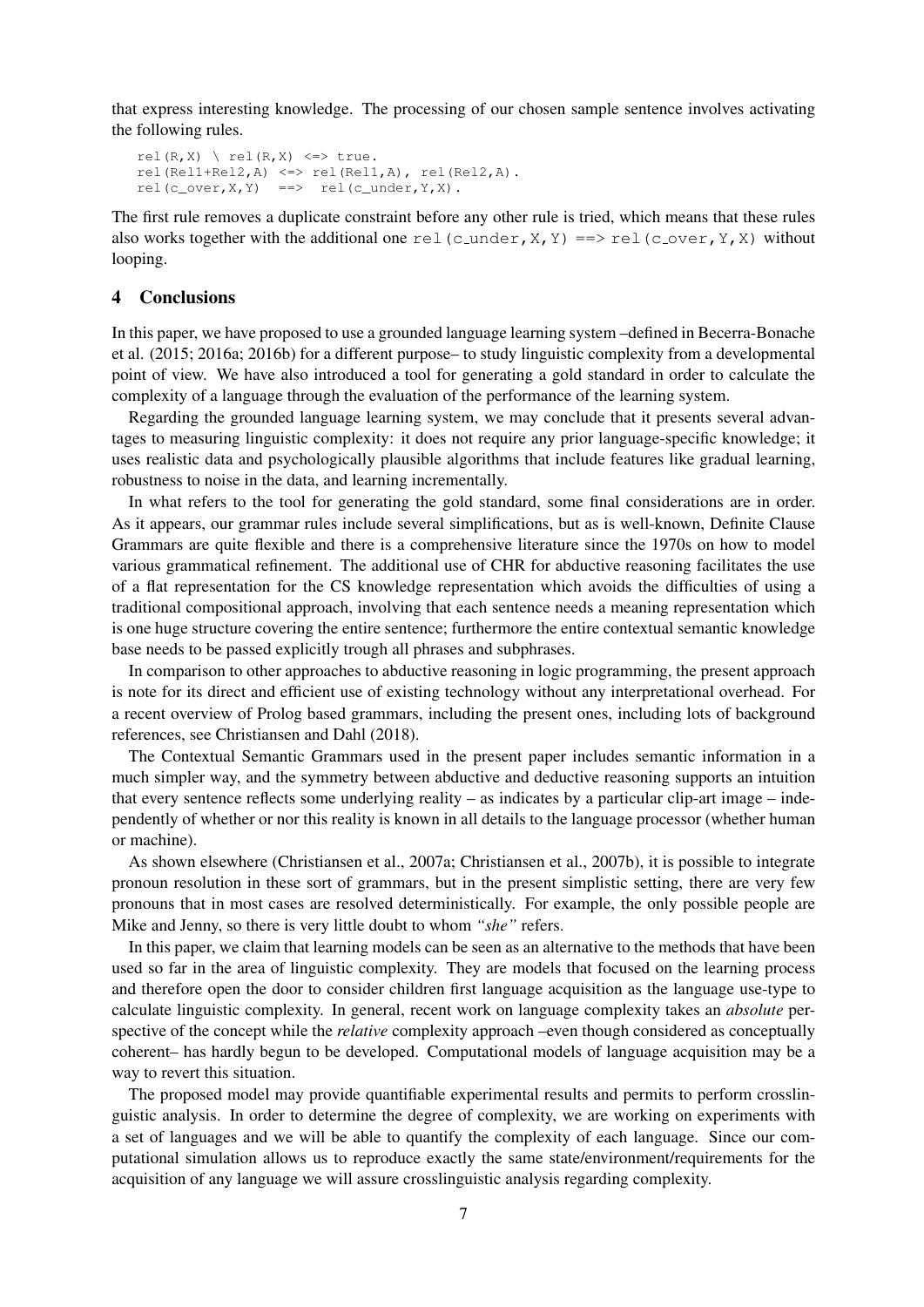#### Acknowledgements

This research has been supported by the Ministerio de Economía y Competitividad and the Fondo Europeo de Desarrollo Regional under the project number FFI2015-69978-P (MINECO/FEDER, UE) of the Programa Estatal de Fomento de la Investigación Científica y Técnica de Excelencia, Subprograma Estatal de Generación de Conocimiento.

The work of Leonor Becerra-Bonache has been performed during her teaching leave granted by the CNRS (French National Center for Scientific Research) in the Computer Science Department of Aix-Marseille University.

#### References

- D. Angluin and L. Becerra-Bonache. 2010. A model of semantics and corrections in language learning. Technical report, Yale University.
- D. Angluin and L. Becerra-Bonache. 2011. Effects of meaning-preserving corrections on language learning. In *Proceedings of the 15th International Conference on Computational Natural Language Learning, CoNLL 2011*, pages 97–105. Portland.
- D. Angluin and L. Becerra-Bonache. 2016. A model of language learning with semantics and meaning preserving corrections. *Artificial Intelligence*, 242:23–51.
- L. Becerra-Bonache, H. Blockeel, M. Galvan, and F. Jacquenet. 2015. A first-order-logic based model for ´ grounded language learning. In *Advances in Intelligent Data Analysis XIV - 14th International Symposium, IDA 2015*, pages 49–60.
- L. Becerra-Bonache, H. Blockeel, M. Galvan, and F. Jacquenet. 2016a. Learning language models from images ´ with regll. In *Machine Learning and Knowledge Discovery in Databases - European Conference, ECML PKDD 2016*, pages 55–58.
- L. Becerra-Bonache, H. Blockeel, M. Galvan, and F. Jacquenet. 2016b. Relational grounded language learning. ´ In *ECAI 2016 - 22nd European Conference on Artificial Intelligence, 29 August-2 September 2016, The Hague, The Netherlands - Including Prestigious Applications of Artificial Intelligence (PAIS 2016)*, pages 1764–1765.
- H. Christiansen and V. Dahl. 2005a. HYPROLOG: A new logic programming language with assumptions and abduction. In Maurizio Gabbrielli and Gopal Gupta, editors, *Logic Programming, 21st International Conference, ICLP 2005, Sitges, Spain, October 2-5, 2005, Proceedings*, volume 3668 of *Lecture Notes in Computer Science*, pages 159–173. Springer.
- H. Christiansen and V. Dahl. 2005b. Meaning in Context. In Anind Dey, Boicho Kokinov, David Leake, and Roy Turner, editors, *Proceedings of Fifth International and Interdisciplinary Conference on Modeling and Using Context (CONTEXT-05)*, volume 3554 of *Lecture Notes in Artificial Intelligence*, pages 97–111.
- H. Christiansen and V. Dahl. 2018. Natural language processing with (tabled and constraint) logic programming. In Michael Kifer and Annie Liu, editors, *Festschrift for David S. Warren*. To appear.
- H. Christiansen, Ch. Theil Have, and K. Tveitane. 2007a. From use cases to UML class diagrams using logic grammars and constraints. In *Recent Advances in Natural Language Processing (RANLP-2007)*, pages 128– 132. Shoumen, Bulgaria: INCOMA Ltd.
- H. Christiansen, Ch. Theil Have, and K. Tveitane. 2007b. Reasoning about use cases using logic grammars and constraints. In *Proceedings of the 4th International Workshop on Constraints and Language processing (CSLP 2007)*, number 113 in Computer Science Research Reports, pages 40–52. Roskilde University.
- H. Christiansen. 2014. Constraint programming for context comprehension. In Patrick Brezillon and Avelino J. ´ Gonzalez, editors, *Context in Computing – A Cross-Disciplinary Approach for Modeling the Real World*, pages 401–418. Springer.
- O. Dahl. 2004. *The Growth and Maintenance of Linguistic Complexity*. John Benjamins, Amsterdam.
- A. D'Ulizia, F. Ferri, and P. Grifoni. 2011. A survey of grammatical inference methods for natural language learning. *Artificial Intelligence Review*, 36(1):1–27.
- A. Fazly, A. Alishahi, and S. Stevenson. 2010. A probabilistic computational model of cross-situational word learning. *Cognitive Science*, 34(6):1017–1064.